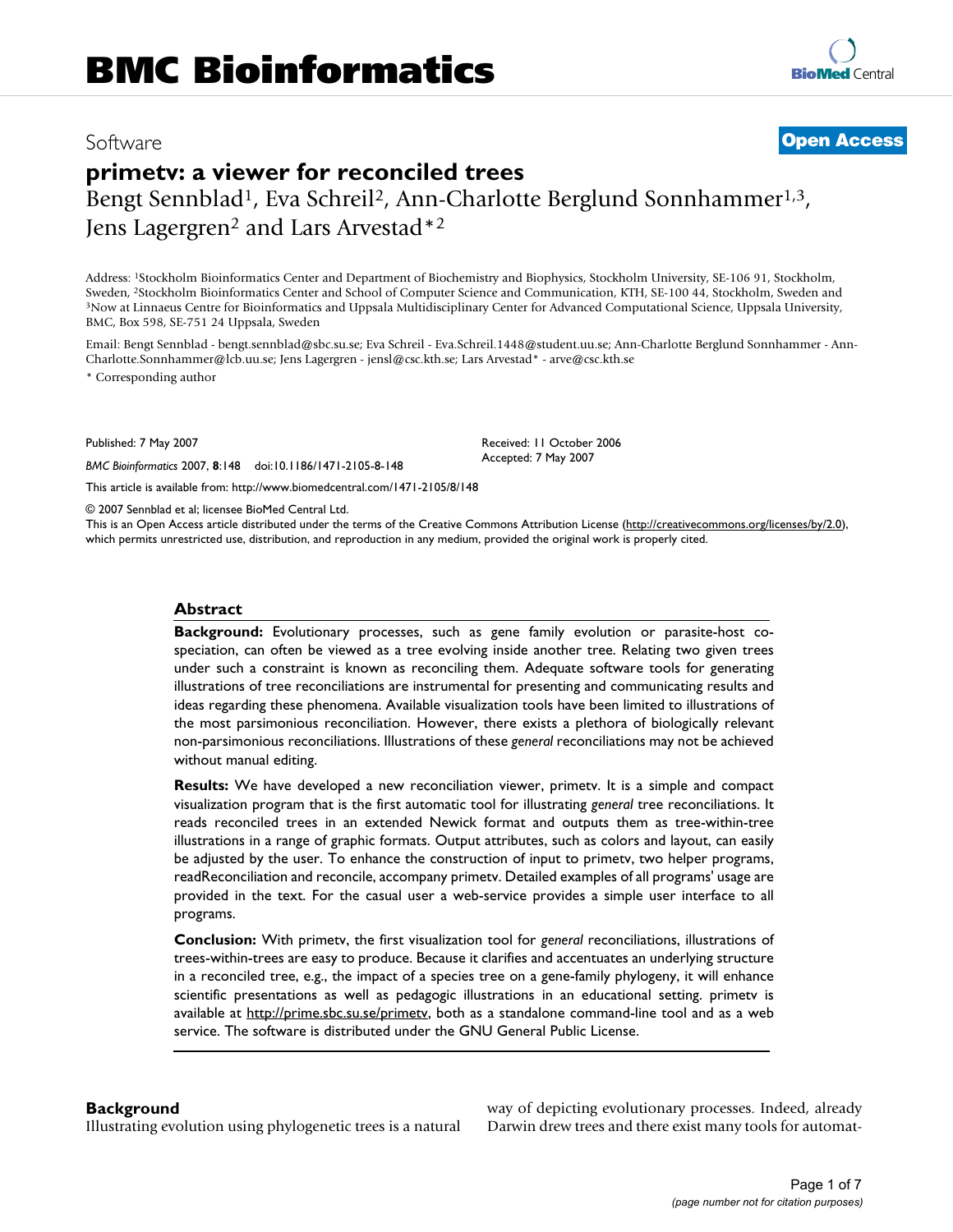ically producing graphical representations of phylogenies. Some phenomena are, however, better viewed as treeswithin-trees. For example, gene family evolution should be put in the context of species evolution, parasite evolution is best understood in relation to a host tree, and a speciation process that is affected by geological processes, such as continental breakup and movement, is often viewed as a species tree that evolves within an area tree. The relation between the two trees is called a *reconciliation* [1]. More precise, a reconciliation describes how a *guest tree*, *G* (e.g., a gene tree in the case of gene evolution), evolves *inside* a *host tree*, *S* (e.g., a species tree), and allows the prediction and dating of evolutionary events (e.g., gene duplications or speciations) corresponding to vertices of *G* with respect to *S*. A special case is the *most parsimonious reconciliation*, *MPR*, i.e., the reconciliation that minimizes the number of evolutionary events. In order to avoid confusion, we will here use the term *general reconciliation* to indicate the set of all possible reconciliations (i.e., *not* restricted to *MPR*s).

Illustrations of these phenomena are common in the literature today, but, apart from *MPR*s, graphic representations of general reconciliations must be created by hand. Early support for viewing *MPR*s was available in COMPO-NENT [2], GeneTree [3] and TreeMap [4], featuring a nested view of co-evolving trees as well as an opportunity to look at them side-by-side. The Mesquite [5] coalescence package also provides automatic calculation and viewing of *MPR*s. The tree viewer ATV [6] has support for displaying vertices corresponding to gene duplications in a different color, thus implicitly defining the reconciliation, but the relation to the species tree is not directly visualized. The ATV interface has been inherited and improved in Notung [7], which is a program for e.g. gene family analysis, including methods for tree reconstruction, *MPR*s and gene-tree rooting. The RAP system [8] visualizes *MPR*s similar to ATV, but also supports interactions with databases through a graphical query language for gene tree features, thereby helping the user find gene families with a given evolutionary pattern. DupLoss [9] displays *MPR*s but is an exploratory tool for algorithmic research rather than a general reconciliation viewer and cannot, for example, read input with arbitrary leaf names. Another approach to identify duplications, that implicitly relies on *MPR*s, is taken by TreeSimplifier [10], which shows guest trees on a hyperbolic surface and supports collapsing subtrees that are isomorphic to the host tree. Finally, we mention TreeDyn [11], a powerful tree editor that, while not directly handling reconciliations, allows visualization of relations between leaves in host trees and guest trees. We present primetv (*PrIME* Tree Viewer, PrIME is Probabilistic Inference of Models of Evolution), to our knowledge the first computer program that produce tree-within-tree illustrations of general reconciliations, i.e., not restricted

to *MPR*s. For convenience, a primetv web service is also available where a user can create illustrations without installing any software.

# **Implementation**

Input to primetv is a host tree, *S* (typically a species tree), and a reconciled tree, (*G*, γ), where the guest tree, *G*, typically is a gene tree and γ is a reconciliation between *G* and *S*. Formally, the reconciliation is a mapping between vertices in *G* and the edges in *S* on which they evolve. A *reconciled tree* is a guest tree given together with a reconciliation.

The output of primetv is an illustration of *S*, *G* and γ that has *G* nested in *S* (see Figure 1 for an example): The host tree *S* is drawn using wide edges and ellipses for vertices. The guest tree is drawn using narrow edges and circles or squares for the vertices: Vertices in *G* that γ associates with vertices in *S*, i.e., speciations in the case of a gene family, are marked by circles and placed within the corresponding ellipses of *S*. The remaining vertices in *G*, i.e., duplications in gene family evolution, are marked by squares and are evenly distributed over edges in *S*. There is a number of options affecting colors and format of the output; these are further described in the *Results and Discussion* section.

primetv is written to work closely with output from *PrIME* (PRobabilistic Integrated Models of Evolution), a line of tools we are writing for performing probabilistic tree reconciliations [12,13]. Thus, reconciled trees from these computer programs can be used as input directly. The *PrIME* reconciled tree format is documented in detail at the primetv web site. In brief, it is based on the Newick [14] tree format. A reconciled guest tree may have additional vertex markups, of the type used in the Nexus [15] and NHX [16] formats, that indicates the host tree vertex to which it is reconciled, see example in Figure 2(f). A user can take any phylogenetic tree, add markup following the *PrIME* format, and view manually constructed reconciliations. Since such an exercise is quite tedious and error prone, we provide two helper programs to simplify this task.

The first, readReconciliation, is a translator that takes a guest tree, a host tree, and a separate reconciliation description and returns a reconciled tree in *PrIME*-format. The input guest and host trees are in Newick or *PrIME*-format, and the input reconciliation is in tabular form, see Figure 2(d) and 2(e) and the *Results and Discussion* section. The output is in *PrIME*-format and can be directly fed into primetv. The second helper program, reconcile, is an implementation of Zhang's algorithm [17] for most parsimonious tree reconciliation. For simplicity of implementation, a quadratic time version of the least-commonancestor subroutine was used. Its input is in the Newick or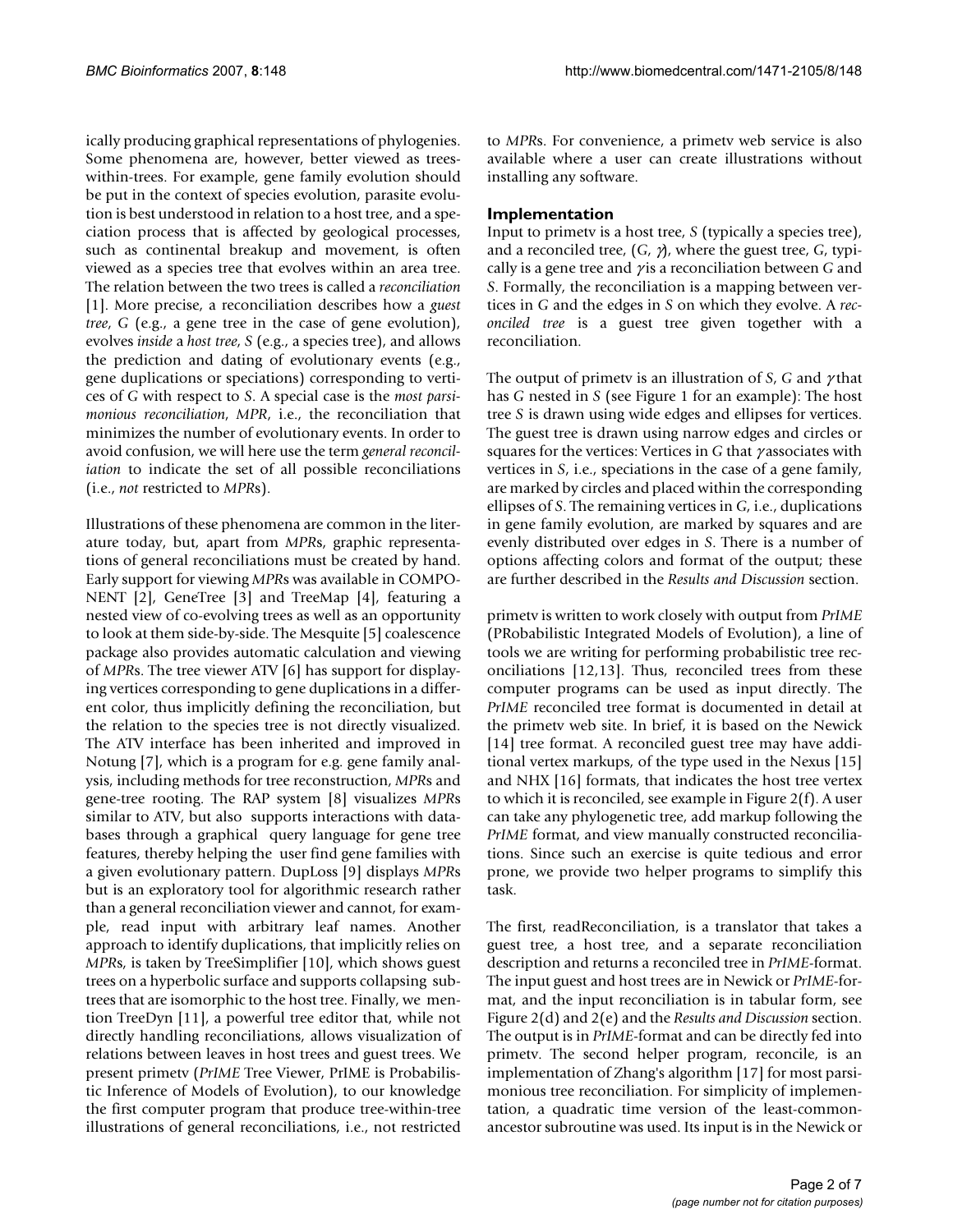

### **Figure 1**

**An example reconciliation**. primetv-generated illustration of the reconciled tree showing the evolution of the gene family Major Histocompatibility Complex class I in Gorilla, Orangutan, and Tamarin. The species tree is shown in blue and the gene tree in black. Gene tree vertices corresponding to speciations are indicated by circles and are placed inside species tree vertices, while duplications are indicated by squares. Species names are given in italics and gene names in standard format. The numbers below species tree vertices indicate the time intervals corresponding to the incoming edge, the length of which is scaled according to this number.

*PrIME* format and the output is either a reconciled tree in *PrIME*-format that can be directly fed to primetv, or a reconciliation in tabular format that can provide a starting point for a user's adaptation to non-*MPR* reconciliations.

The programs are all implemented using C++. A simple graphical user interface is provided for the web-service. The GNU plotutils [18] package was used to generate the graphics. It has the advantage that we can produce output in a number of practical formats. Besides the popular bitmap-based image formats such as GIF and PNG, there is EPS, SVG, and FIG for vector-based illustrations that also can be manipulated and improved manually with programs such as Adobe Illustrator (Adobe Systems Inc.), Inkscape [19] and XFig [20].

# **Results and Discussion**

To illustrate the competence of primetv we give two examples of its application, illustrating different inputs to primetv. These two examples also illustrate the formatting options of primetv.

The first example is a test case from the major histocompatibility complex class I, *MHCI*, in primates, analyzed using *PrIME* in [9,10]. The species tree consists of three primates, its branch times are taken from [21], and the gene tree is from [22]. The reconciliation is estimated with *PrIME* and the reconciled tree from *PrIME* is used as input to primetv. The output from primetv is presented in Figure 1.

The relation between the gene tree and the species tree is clear when using primetv: Identifying the gene tree's speciation vertices and their corresponding vertices in the species tree is straightforward. Gene losses are also apparent from missing gene lineages at speciations in the species tree. Another advantage with this type of illustration is that deciding which species a gene belongs to is immediate; you do not need to rely on a prefix or suffix notation in the gene names. Notice that the reconciliation in Figure 1 is not the *MPR*: the second gene tree vertex from the left in Figure 1 would in the *MPR* be denoted as a speciation. However, as described in [12,13], if auxiliary evidence, i.e., *MHCI* representatives from the human genome, is included it becomes evident, also with the most parsimonious reconciliation, that this vertex indeed represent a duplication. The ability to output non-*MPR* illustrations is currently unique to primetv.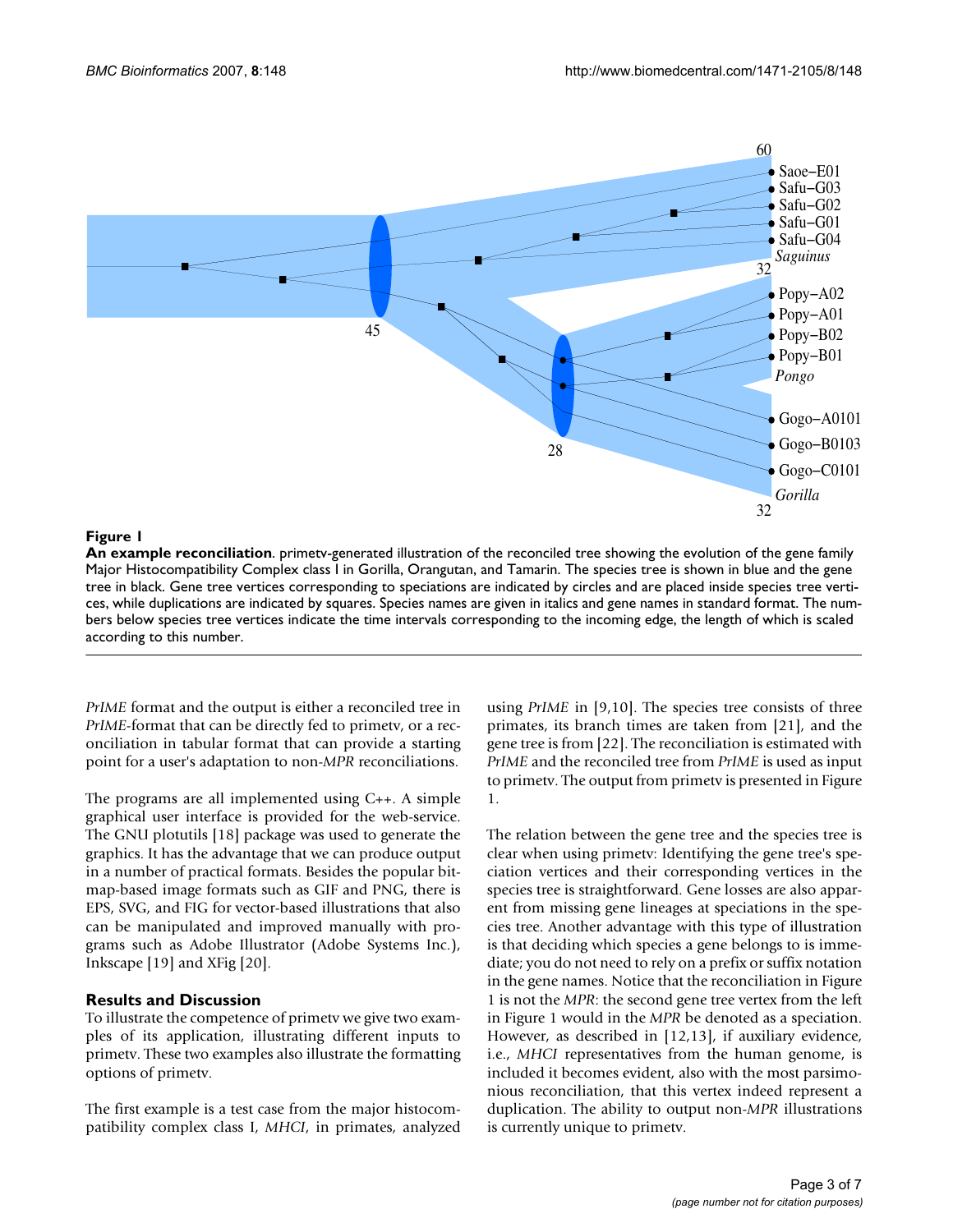| (a) The host tree $S$       |     | $(c)$ The guest leaf to species leaf |  |
|-----------------------------|-----|--------------------------------------|--|
| (A:1.0, (B:0.6, C:0.6):0.4) | map |                                      |  |
|                             | a1  |                                      |  |
|                             | b1  |                                      |  |
| (b) The guest tree $G$      | b2  |                                      |  |
| (a1, ((b1, c1), (b2, c2)))  | c1  |                                      |  |
|                             | c7  |                                      |  |

| (d) The full reconciliation $\gamma$ |  | (e) The reduced reconciliation $\check{\gamma}$ |  |  |
|--------------------------------------|--|-------------------------------------------------|--|--|
|                                      |  |                                                 |  |  |
|                                      |  |                                                 |  |  |
| 2, 5                                 |  | ් ර                                             |  |  |
| 3, 6, 7                              |  |                                                 |  |  |
|                                      |  |                                                 |  |  |
|                                      |  |                                                 |  |  |

(f) The reconciled tree  $(G, \gamma)$  in  $PrIME$ -format

(a1[&&PRIME ID=0 S=A AC=(0 4)],((b1[&&PRIME ID=1 S=B AC=(1)], c1[&&PRIME ID=2 S=C  $AC=(2)$ ])[&&PRIME ID=3  $AC=(3)$ ], (b2[&&PRIME ID=4 S=B AC=(1)],c2[&&PRIME ID=5 S=C AC=(2)])  $[&R$ &PRIME ID=6 AC=(3)])[&&PRIME ID=7 AC=(4)])[&&PRIME ID=8]

# **Figure 2**

**Input formats of primetv**. **(a)** The host tree, *S*, and **(b)** the guest tree, *G*, in Newick format. **(c)** The leaf map between the host tree in (a) and the guest tree in (b) in tabular form. In each row, the left column has a guest tree leaf name and the right column has the associated host tree leaf name. **(d, e, f)** The reconciliation γ can be input to primetv in three different formats: **(d)** The *full* reconciliation, γ, in tabular format. For a host tree node *x* (the left column), γ(*x*) (the right column of the same row) comprise all guest tree vertices whose incoming edges appear on the incoming edge of *x* in the reconciled tree, cf. γ(4) as indicated in Figure 3(a). Notice that a guest vertex can map to several host vertices. (e) The *reduced* reconciliation,  $\gamma$ , in tabular format. This is achieved from a full reconciliation, γ, by, for each host tree vertex *x*, removing from γ(*x*) all guest vertices that are ancestral to other vertices in γ(*x*), e.g., 8 in γ(4). **(f)** The reconciled tree (*G*, γ) in *PrIME* format. This is a Newick tree with *PrIME* tags added to tree vertices; a sequence of *PrIME* tags are always given within brackets and are preceded by the tag specifier &&PRIME. For a guest vertex, *v*, the tag ID indicates a unique number identifying *v*. If no ID-tag is given, e.g., in Newick format, identity numbers are assigned automatically. The tag AC indicates the ID-numbers of the host tree vertices that *v* maps to in the reduced reconciliation  $\gamma$ ; these host tree vertices should always form a path in the host tree. Additionally, for a leaf *l*, the tag S indicate the label of the host tree leaf that *l* maps to. When reading host trees primetv will assume that numbers after colons (:) represent (ultrametric) edge times rather than edge lengths. This can be made explicit by using the tag ET in the *PrIME* format.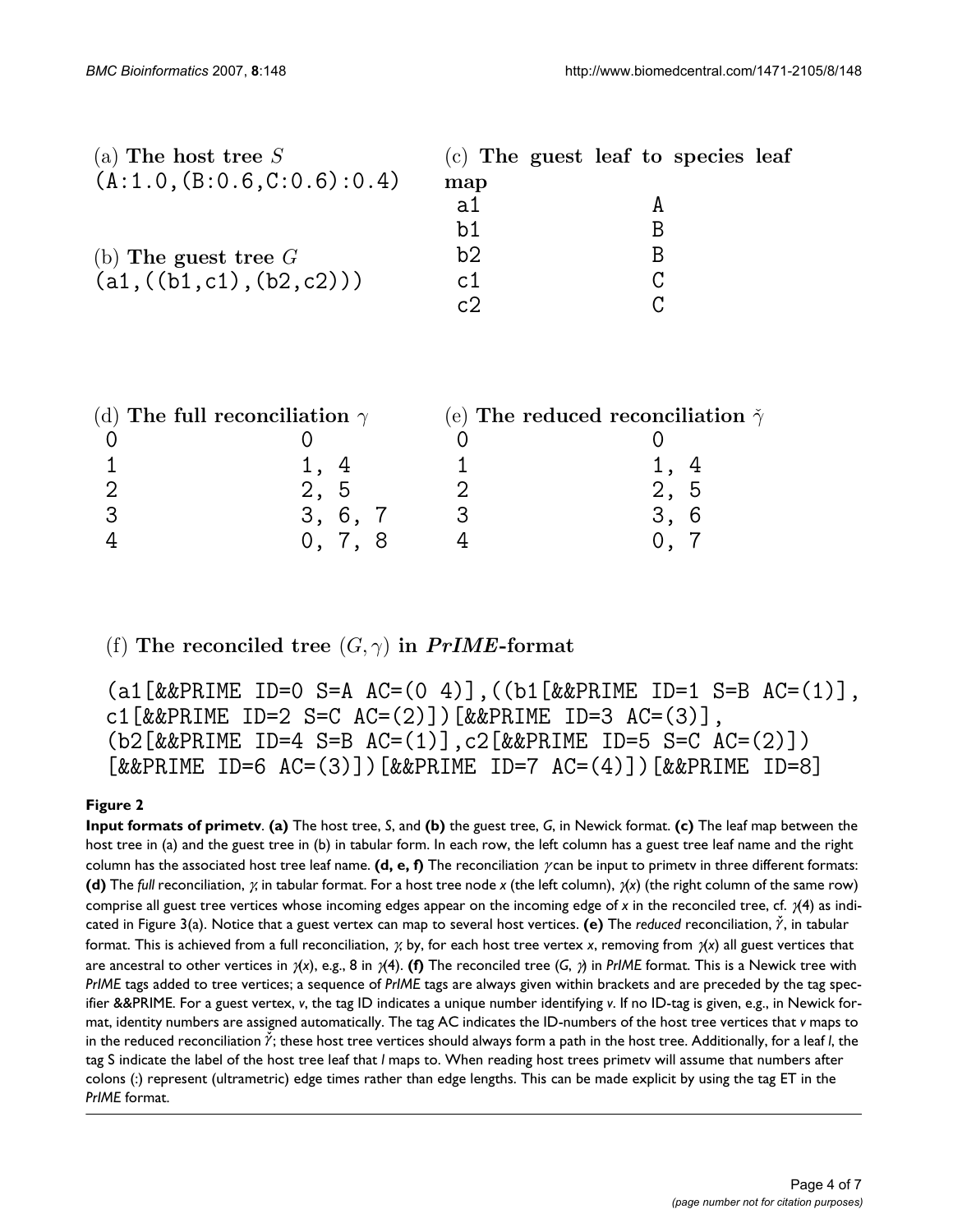The second example illustrates how to manually construct input to primetv using readReconciliation or reconcile. Assume that we want to reconcile the guest tree *G* to the host tree *S*, Figure 3(b) and 3(c) respectively, to achieve the reconciled tree in Figure 3(a). The input to readReconciliation comprises *S* and *G* in Newick- (Figure 2(a) and 2(b), respectively) or *PrIME*-format, and a reconciliation in tabular format as described below. The reconciliation associates vertices in *S* with vertices in *G* using their unique identity number. The *PrIME* programs, including primetv, automatically assign such identity numbers in a consistent way, and primetv can be used to view the assigned identity numbers, e.g., Figure  $3(b)$  and  $3(c)$ shows automatically assigned identity numbers on *G* and *S*, respectively. However, as a convenience user-defined identity numbers (that override the automatic identity numbers) can be assigned using the tag ID in the tree file, as exemplified in Figure 2(f).

The tabular format for the reconciliation is given as a two column table where, for each row, the left column holds the identity number of a host tree vertex and the right column holds the identity numbers of the guest tree vertices reconciled to this host tree vertex. Depending on how the guest tree vertices are given, there are two 'flavors' of the tabular format. In the *full* reconciliation, denoted γ, the right column comprise the guest tree vertices whose incoming edge appear on the incoming edge of the host tree vertex. An example is given in Figure 2(d) and row 4 in this table, i.e.,  $\chi$ (4) is graphically indicated in Figure 3(a). Notice that the guest vertices mapped to a host tree vertex in γ form subtrees of *G*. The *reduced* reconciliation, denoted  $\check{\gamma}$ , comprises for each host vertex the leaves of these subtrees, cf. Figure 2(e). Reduced reconciliations are generic in *PrIME*, but full reconciliations may be more intuitive for users. The result of readReconciliation run with *S*, *G* and either  $\gamma$  or  $\gamma$  as arguments is the reconciled tree (*G*, γ) shown in Figure 2(f). Here the tag AC for a guest tree vertex  $\nu$  comprise the host vertices to which  $\nu$  is mapped in the reduced reconciliation (i.e., the inverse of  $\dot{\gamma}$ ). The primety output for this reconciled tree is given in Figure 3(a).

The program reconcile produces most parsimonious reconciliations, *MPR*s, of trees. It takes as input a host tree and a guest tree in Newick format and a leaf-map in tabular format that maps the name of a guest tree leaf to the name of the corresponding host tree leaf, see example in Figure  $2(c)$ . The output is either the most parsimonious reconciliation,  $\gamma^*$ , in tabular format, or the reconciled tree (*G*, γ\*) in *PrIME* format. The output reconciliation in tabular form may be used as a starting point for the construc-



#### **Figure 3**

**primetv output versatility**. primetv output illustrations associated with the data given in Figure 2. **(a)** The reconciled tree (*G*, γ), with γ(4) indicated with a dashed line. **(b, c)** The guest tree- and host tree-parts, respectively, of the reconciled tree (*G*, γ) in Figure 3(a). **(d)** The most parsimonious reconciled tree between the host tree and the guest tree in Figure 2. The host tree is given in yellow and orange and the guest tree is given in dark-red. Numbers by vertices indicate the unique vertex identity labels assigned by *PrIME* . In **(a)**, divergence times for host tree vertices are given on a time scale to the left. Dashed line in **(a)** is added, posterior to primetv output, using Adobe Illustrator (Adobe Systems Inc.).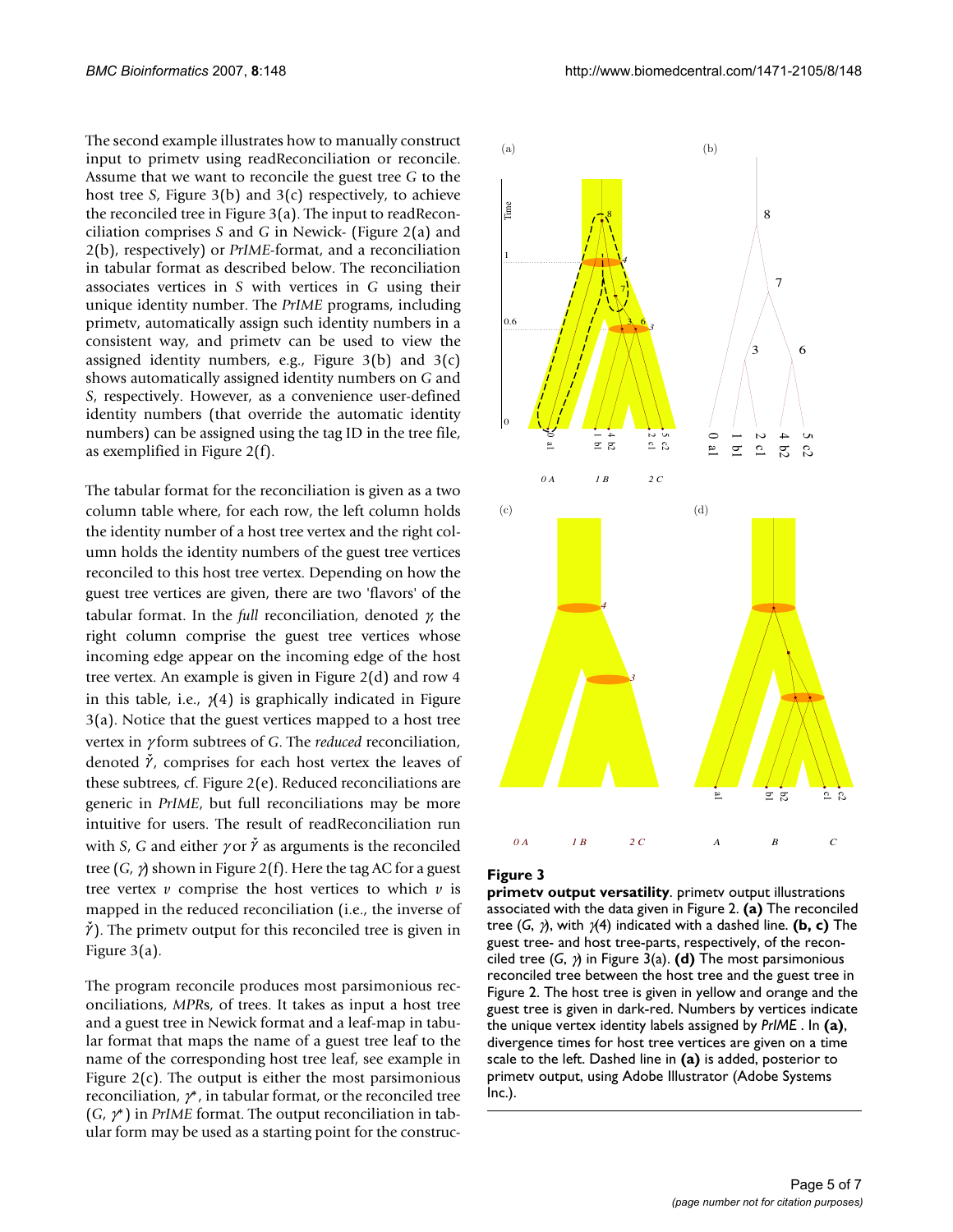tion of user-defined reconciliations. The reconciled tree output can be fed directly to primetv; the most parsimonious reconciled tree for the host tree and guest tree in Figure 2 is shown in Figure 3(d).

As a further convenience, the programs can be accessed using the web interface, [http://prime.sbc.su.se/primetv.](http://prime.sbc.su.se/primetv) There, guest and host trees in *PrIME* format are put into text boxes. The user can then choose between creating an *MPR* or giving a reconciliation on a tabular or *PrIME* format; if the *MPR* alternative is chosen, an additional leaf map (which for easy cases is deduced automatically) is needed as input to reconcile. In either case a primetv-generated illustration is presented along with options for layout and color changes. The computed reconciliation is also given in a text box to allow for modifications and immediate updates of the illustration.

Figures 1 and 3 also illustrate the customization options available in primetv. The layout can be altered in various ways: The tree in Figure 1 is drawn horizontally, ladderized right and with the subtrees positioned asymmetrically, while the tree in Figure 3(a) is drawn vertically, ladderized right and with subtrees distributed symmetrically. In these figures, the host tree edges are scaled in relation to their edge times; This scaling, however, can be removed as in Figure 3(d). It is also possible to remove either the guest tree, as in Figure  $3(c)$ , or the host tree, as in Figure 3(b). For this last option no host tree needs to be given, thus primetv can be used to illustrate any tree, i.e., not only reconciled trees. Colors of guest and host tree vertices and edges are highly customizable and examples are shown in Figures 1 and 3. Some annotation can also be customized. The time annotation of the host tree can be shown as divergence times on a time axis, as in Figure 3(a), or as the time intervals associated with host tree edges, as in Figure 1. As shown in Figure  $3(b)$  and  $3(c)$ , vertex annotation with identity numbers assigned by *PrIME* can be shown. Further options not shown include scaling of fonts and change of page size or bitmap size. The result can be shown on an X11-window or saved to file in a number of formats, see section *Implementation*.

# **Conclusion**

Our tool primetv is a simple and compact computer program dedicated to visualizing reconciled trees. It is the first tool to visualize *general* reconciliations and not only *MPR*s. primetv visualizes reconciled trees as trees within trees. This type of illustration clarifies and accentuates the underlying structure in a reconciled tree, for example the impact of a species tree on a gene family phylogeny or how parasite evolution has followed its host species. Many visualization attributes, such as colors and layout parameters, can be adjusted according to the user's needs, thus making it possible to adapt the style of the illustration to the style of a presentation. The range of output formats make adaptation easier as well.

These attributes makes primetv a powerful tool for illustrations of gene family histories, orthology analysis, biogeography and co-speciation studies, especially since primetv allows for alternative reconciliations. primetv has formats suitable for manuscript preparation, immediate inspection, web applications, and presentations. The clarity and intuitiveness of trees-within-trees illustrations is also ideal for pedagogic illustrations of the above-mentioned processes in an educational setting.

Two programs distributed jointly with primetv simplify input adaption by removing the need to create input by hand. The primary user interface of primetv is the command line, hence it is easy to include it into scripts allowing automatic visualizations in large data sets. For the casual user, the web interface provides a simple GUI and also avoids the need for installing software.

# **Availability and requirements**

**Project name:** primetv

**Project home page:** <http://prime.sbc.su.se/primetv>

Release 1.5.3 of primetv is also distributed with this manuscript [see Additional file 1].

**Operating systems:** primetv has been tested on Linux systems (Red Hat 9 and Fedora Core 3), Mac OS X (10.3.9 and 10.4.5) and Microsoft Windows (cygwin 1.5.18-1).

**Programming languages:** The software is a commandline tool written in C++. We have compiled primetv using the GNU C and C++ compilers, both versions 3.4, 4.0.01 (Mac OS X), and 4.1 (Linux).

The casual user is recommended to use our web server which, besides being platform independent, provides an easy-to-use user interface.

**Other requirements:** The graphics interface of primetv makes use of the GNU plotutils [18] package. There are a couple of adjustments to plotutils needed to compile on Linux using a modern C++ compiler. The patched source are available on our website, where we have also put executable binaries. For Mac OS X and Microsoft Windows, patched versions of plotutils are available, e.g., through MacPorts and Cygwin [23], respectively.

**License:** The software is distributed under the GNU General Public License.